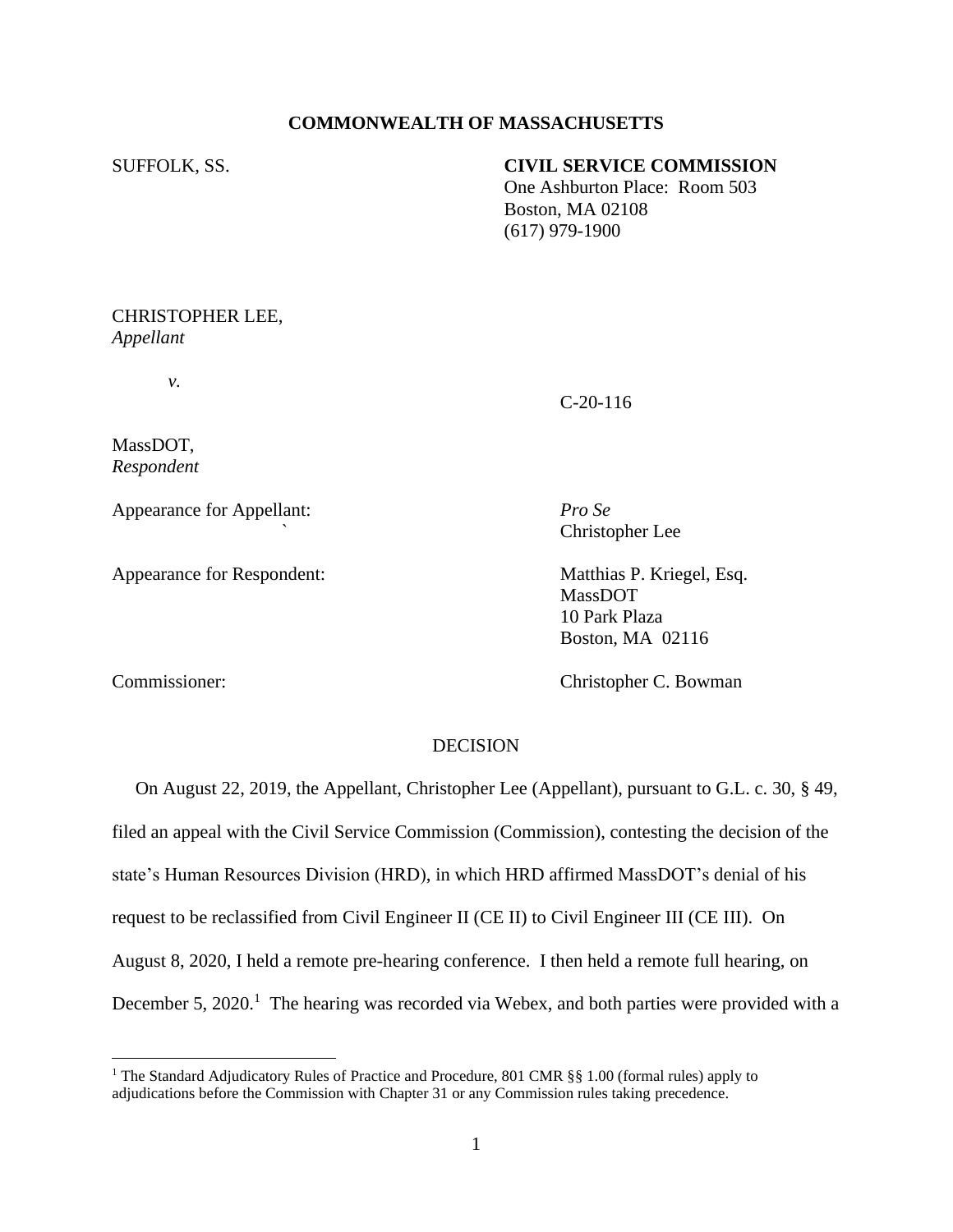link to the recording of the hearing.<sup>2</sup> The Commission also retained a copy of the hearing recording. For the reasons stated herein, the appeal is denied.

## **FINDINGS OF FACT:**

 Fifteen (15) Appellant exhibits (Exhibits A-O) and twenty-eight (28) MassDOT exhibits (Exhibits 1-28) were entered into evidence at the hearing. Based on these exhibits, the testimony of the following witnesses:

### *For the Appellant:*

- Christopher Lee, Appellant
- Jean-Pierre Telemaque, Resident Engineer, MassDOT Highway Division, District 3
- Jeffrey Gorczynski, Assistant Construction Engineer, MassDOT Highway Division, District 3 *For MassDOT*:
- James Marine, Acting District Administration Manager, MassDOT Highway Division District 3
- Amy Lynch, Manager, Classification and Compensation Unit, MassDOT

taking administrative notice of all pleadings filed in the case, and pertinent rules, statutes,

regulations, case law and policies; and drawing reasonable inferences from the credible

evidence; a preponderance of credible evidence establishes the following facts:

1. The Appellant is employed with MassDOT in its Highway Division, Construction

Department, and is classified as a Civil Engineer II. (Testimony of Appellant; Exhibits 2, 7-

11, C)

 $2$  If there is a judicial appeal of this decision, the plaintiff in the judicial appeal would be obligated to supply the court with a transcript of this hearing to the extent that he/she wishes to challenge the decision as unsupported by the substantial evidence, arbitrary and capricious, or an abuse of discretion. If such an appeal is filed, the recording provided to the parties should be used to transcribe the hearing.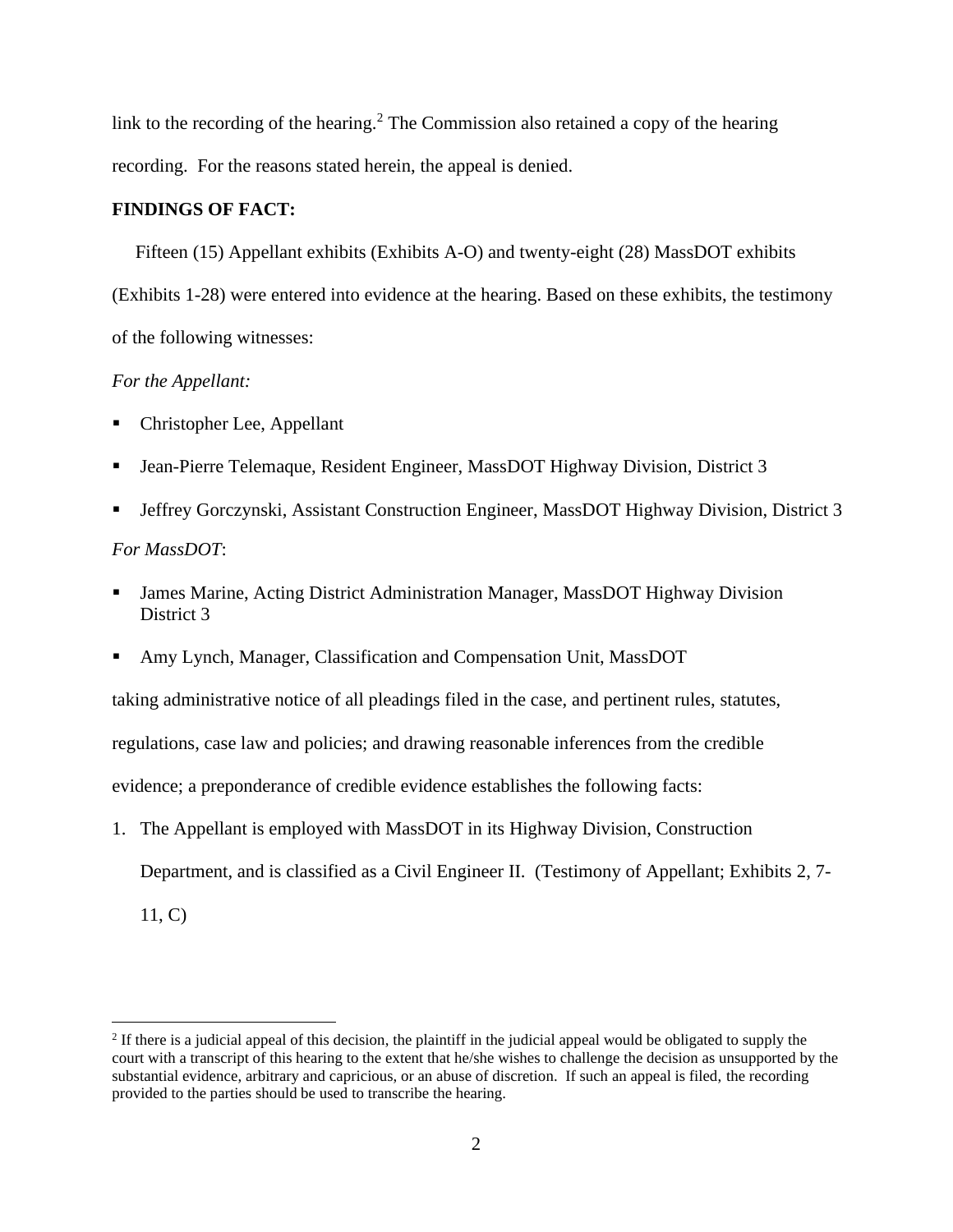- 2. The Appellant received a Bachelor of Science degree in Civil Engineering Technology from Wentworth Institute of Technology, Boston, MA, in 2009. He holds certifications from the American Concrete Institute (ACI) to qualify as a Concrete Field Testing Technician - Grade 1 and from the NorthEast Transportation Training and Certification Program (NETTCP) to qualify as a Quality Assurance Technologist, Concrete Inspector, Hot Mix Asphalt Paving Inspector, Driven Pile Inspector, Drilled Shaft Inspector, and Soils & Aggregate Inspector. (Testimony of Appellant; Exhibit 18)
- 3. The Appellant began work at MassDOT as a Civil Engineer I on November 8, 2009. He was assigned to the Highway Division, District 3, in Worcester, MA. (Testimony of Appellant; Exhibit 1)
- 4. On June 28, 2017, the Appellant was reclassified to Civil Engineer II, effective retroactively to June 10, 2016. He remained assigned to District 3. (Exhibit A; Testimony of Appellant)
- 5. Since 2013, the Appellant has worked on projects of varying size and complexity as an Assistant Resident Engineer and as a Resident Engineer. His duties include reviewing the work of the prime contractor and sub-contractors for conformity to the contract; reviewing documents and plans for non-conforming materials or methods and making suggestions for changes; preparing Contract Quantity Estimates (CQE's) for contractor payment in a timely manner; performing field inspections and concrete test sample cylinders; and updating monthly spending projections for review by the District and Headquarters. (Testimony of Appellant; Exhibit 6)
- 6. From May 2013 to January 2016, the Appellant worked as an Assistant Resident Engineer for the Burns Bridge Replacement Project in Worcester and Shrewsbury, MA. The Burns Bridge was a five-span design-build project valued at 100 million dollars. The Appellant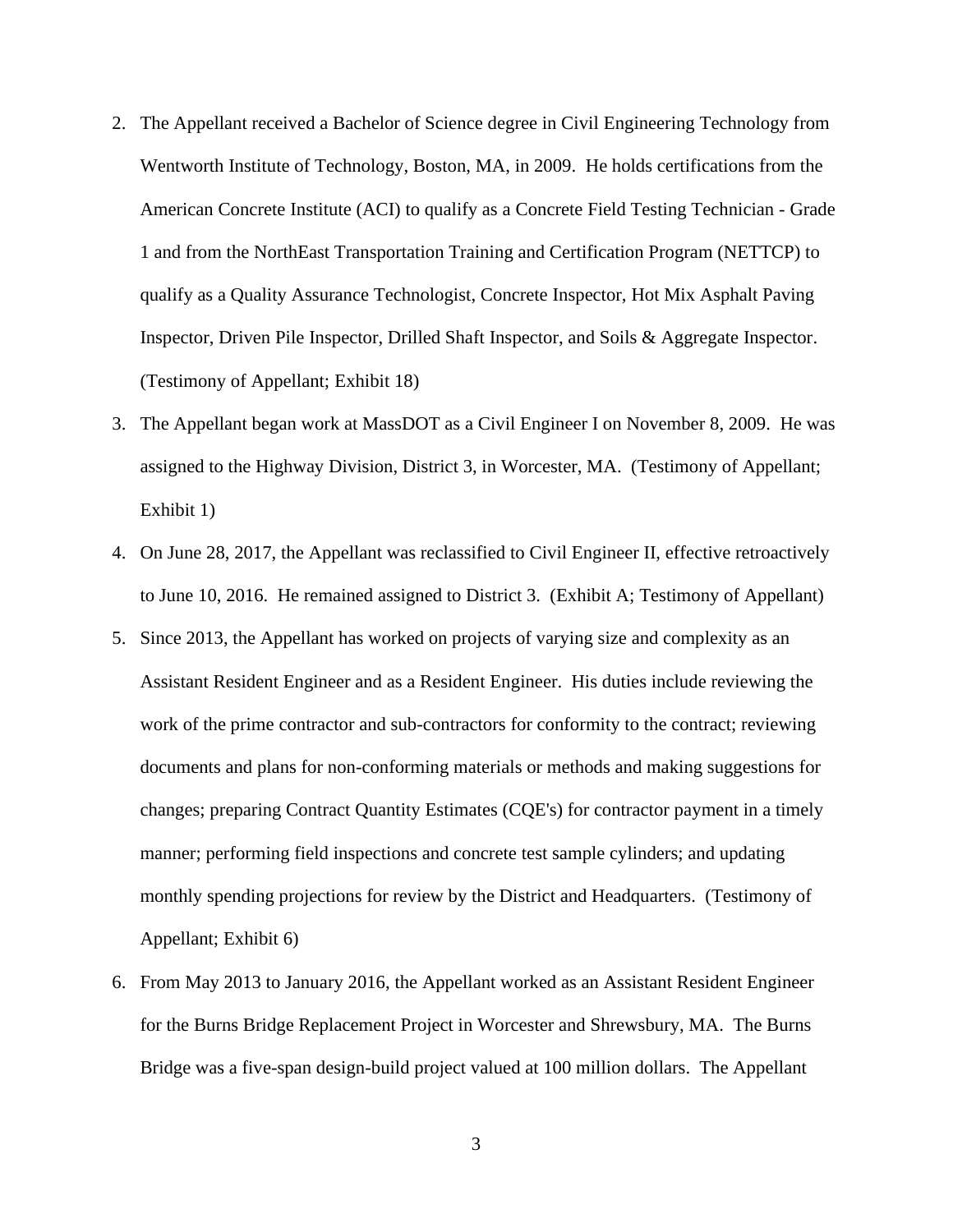was the lead overnight inspector for the hot mix asphalt paving and also maintained pay and financial records. (Testimony of Appellant; Exhibits 6, 18, M)

- 7. Beginning in January 2016, the Appellant was assigned as an Assistant Resident Engineer on the project to install an All Electric Tolling System (AETS) on the Mass Pike, Route I-90. From August 2016 to August 2019, the Appellant was assigned as an Assistant Resident Engineer on the related project to demolish seven interchange toll plazas along a fifty-mile area running from Sturbridge through Worcester, Auburn, Millbury, Westborough, Framingham, and Natick, MA; a project valued at 40 million dollars. Removal of the toll booths, tunnels, and adjacent buildings required redesign and full depth construction of each of the seven areas, including new drainage, new light poles and electrical work, utility work, new water hydrants, new curbing, ramp widening, and new parking at one location. (Testimony of Appellant, Telemaque; Exhibits 6, 18, M).
- 8. On the toll plaza demolition project, the Appellant reported to Resident Engineer Jean-Pierre Telemaque, a CE III. Mr. Telemaque was working on a total of five projects, so at times he was not available at the Mass. Pike sites. For this reason, and because there were seven sites involved, as much as an hour's drive apart, Mr. Telemaque relied on the Appellant, his Assistant Resident Engineer, to help with supervision of the project. (Testimony of Appellant, Telemaque; Exhibits 18, 19)
- 9. The Appellant helped run the day-to-day operations of the demolition project. He supervised a staff of five to six full-time inspectors and additional part-time inspectors, assigning their work and reviewing their reports. Many of the inspectors were former toll collectors and needed extensive training. The inspections included tracking more than 300 contract pay items. With the multiple sites, many design changes were needed, and the Appellant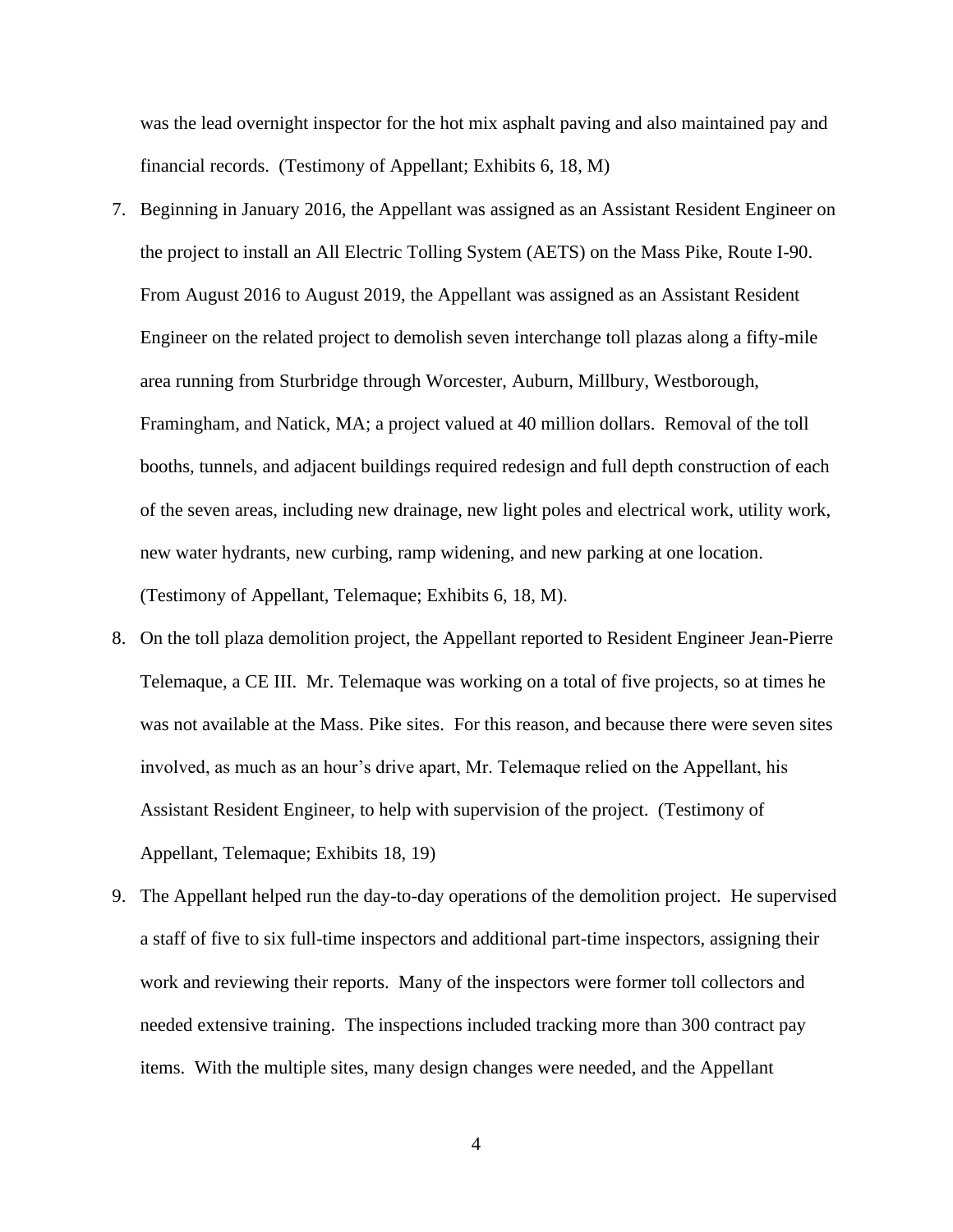participated in discussions about redesign to accommodate site conditions and kept his inspectors informed about design changes. He also reviewed contract pay estimates and brought any pay issues to the attention of the Resident Engineer. (Testimony of Appellant; Exhibits 6, 18)

- 10. The contractor on the toll plaza demolition project worked multiple shifts, since time was of the essence in light of heavy use of the turnpike and the loss of toll revenue. Although the Appellant's regular shift was days, approximately half the time he worked nights so that an engineer would be available to the contractor. (Testimony of Appellant; Exhibits 6, 18)
- 11. For six months, from September 2019 to April 2020, the Appellant worked as one of two Resident Engineers on a resurfacing and bridge repair project on Route I-495 in Littleton and Westford, MA. The project was valued at 15 million dollars and covered five miles of roadway and bridges in both the northbound and southbound sections of the highway. The project included resurfacing, box widening, and work relating to ramps, drainage, electrical installation, and guardrails. The section of highway in question is a multi-lane interstate passing through rural and suburban areas. (Testimony of Appellant, Exhibits 6, 18)
- 12. The I-495 project had been ongoing since 2018, but had fallen behind in electronic recordkeeping and documentation, including approval of contract pay. In order to free the other Resident Engineer, a CE III, to get the office work back on track, the District Construction Engineer asked the Appellant to take over the field portion of the project. The Appellant was also asked to assist the other Resident Engineer as needed with MassDOT's electronic Site Application Module (SAM). For this project, the Appellant reported to Area Engineer Steven Toloczko, a CE IV. (Testimony of Appellant, Gorczynski; Exhibit 18)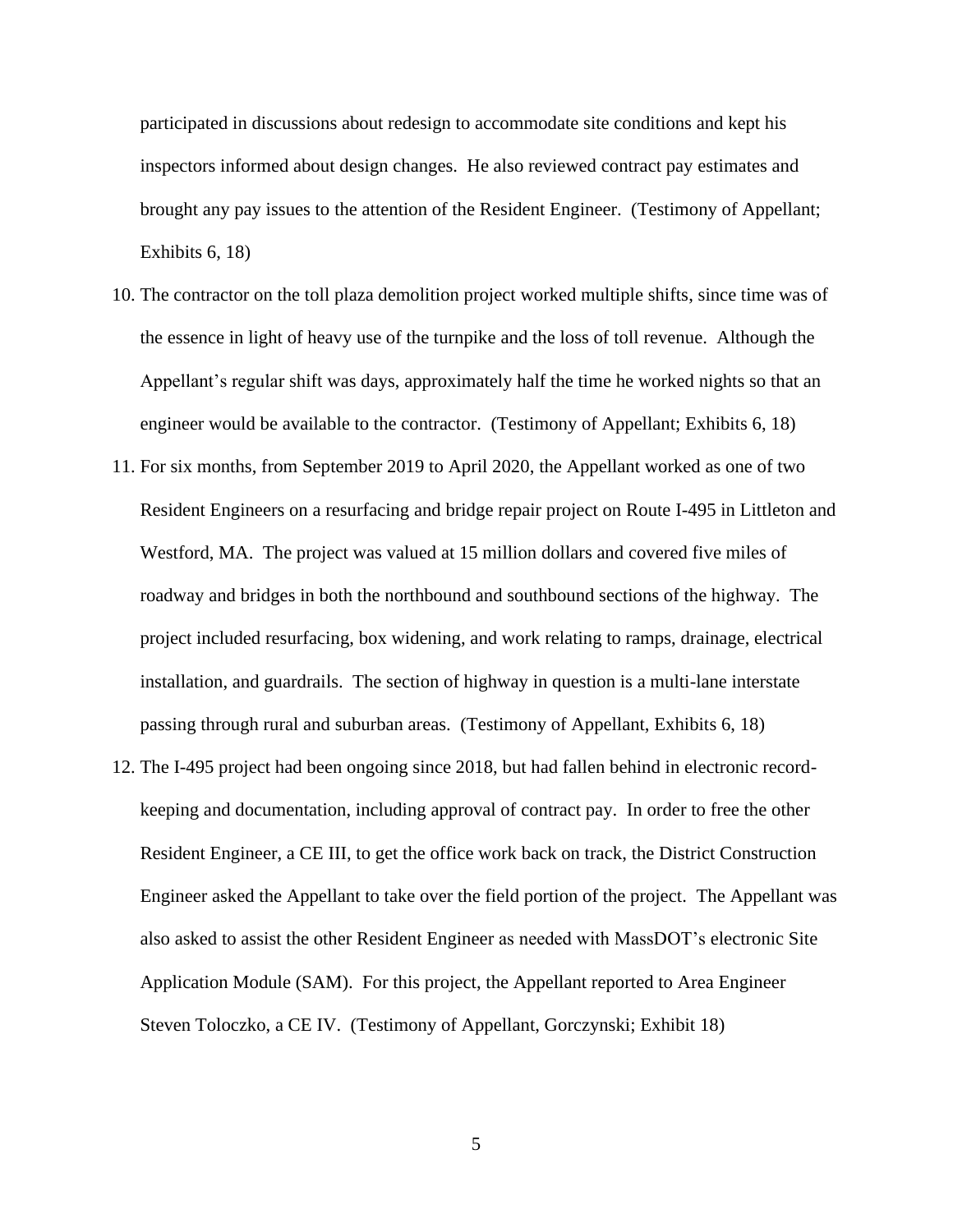- 13. As a Resident Engineer on the I-495 project, the Appellant spoke with the contractor daily to coordinate the upcoming schedule, supervised the part-time inspectors, and coordinated with District 4 personnel to reduce traffic issues arising from a ramp closure. When the project was short-handed, the Appellant performed field inspections himself, since as a Resident Engineer he was responsible for getting the work done. (Testimony of Appellant; Exhibit 18)
- 14. Before accepting the temporary Resident Engineer position on the I-495 project, the Appellant asked supervisory staff whether he could be provided with documentation that he was performing CE III Resident Engineer duties for this project. He was told, incorrectly, that "Exceptions to Policy," i.e., Acting out-of-grade titles, were no longer permitted. (Exhibit B; Testimony of Appellant, Lynch).
- 15. In fact, a provision in the Collective Bargaining Agreement applicable to the Appellant provides that an employee who works at a higher grade for more than thirty days may receive an acting appointment for that closed period with an accompanying temporary increase in

pay:

Section 16.2 Work in a Higher Classification

Any employee who is assigned by his/her supervisor to a position in a higher grade for a period of more than thirty consecutive days shall receive the salary rate for the higher position from the first day of assignment, provided such assignment has the prior approval in writing of the department head. Written approval must be provided on the form which is attached as Appendix C. The approval of the department head or his/her designee shall take effect as of the first day of assignment. In the event authorization is granted or payment is awarded for out-of-title work, no payment shall be made for any period prior to fifty-one days from the date the grievance was filed unless the assignment was in writing.

This Article shall not apply to working in a higher grade when the holder of the higher grade is absent on vacation leave.

(Exhibit B; Testimony of Lynch, Appellant)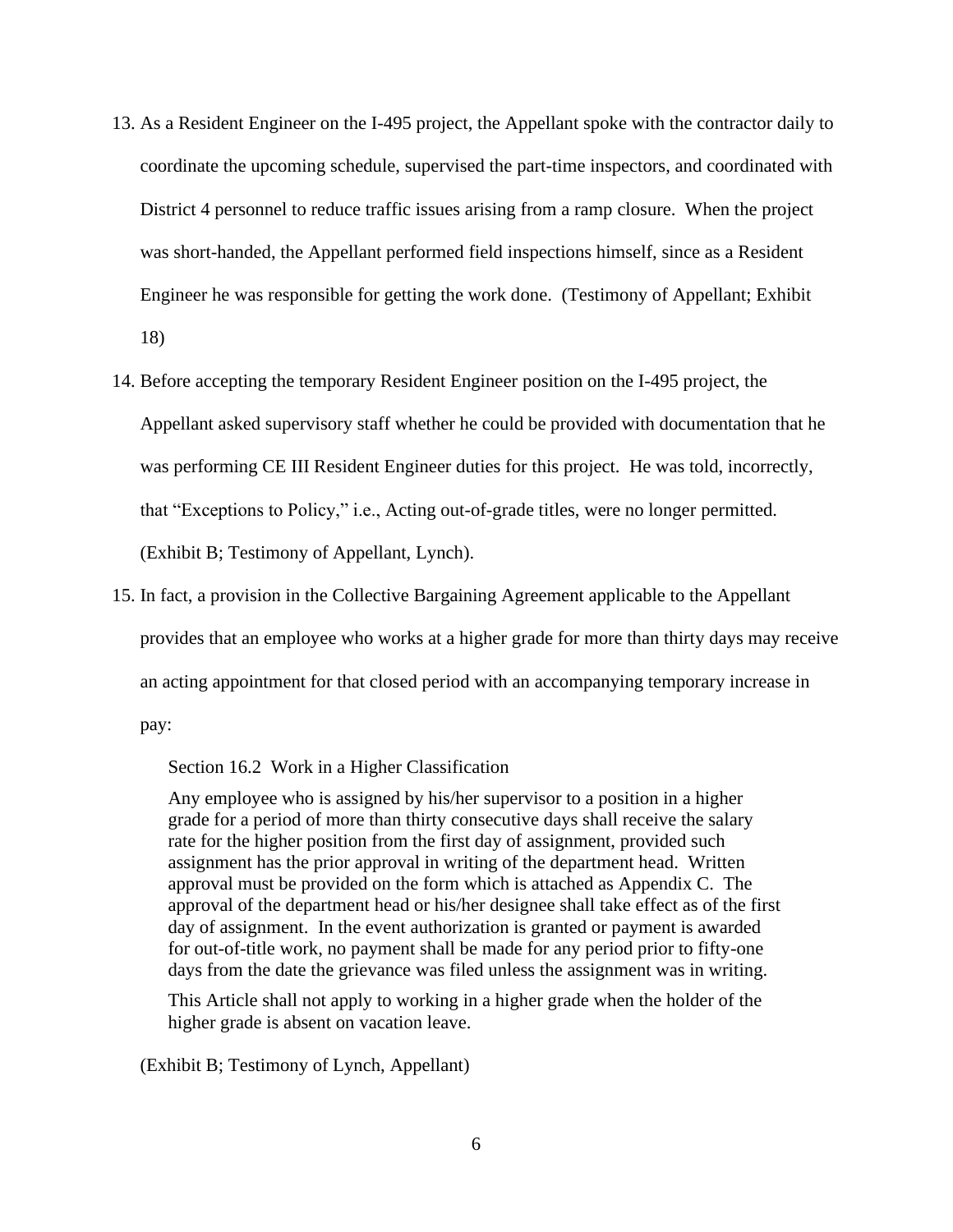- 16. MassDOT policy requires supervisors to assign personnel to work within their existing classification. Out of grade assignments may be made only when no one is available for the assignment within the proper grade. (Testimony of Lynch)
- 17. Since 2019 the Appellant has also worked as a Resident Engineer on smaller projects. In June 2019 he was assigned as Resident Engineer for a Stormwater Improvement Project in District 3, valued at one million dollars. In April 2020, he was assigned as Resident Engineer for a roadway reconstruction project in Upton, MA, valued at 5.5 million dollars. (Testimony of Appellant; Exhibit 18)
- 18. Until July 2020, the Appellant did not serve as a direct supervisor for any other employees. In July 2020, the Appellant was assigned one direct report, Thomas Lally, a CE II. The Appellant acts as Mr. Lally's supervisor and prepares his performance review EPRS form. Mr. Lally also reports to the Appellant on the Upton road reconstruction project. (Testimony of Appellant)
- 19. The Appellant noted in his Interview Guide that he sought to carefully monitor contractors' work and materials supplied, sought to keep projects on time and on budget while limiting traffic disruption, and sought to address any issues immediately, so that they could be corrected with minimal impact on the project and its timeline. (Exhibit 6)
- 20. The Appellant's Employee Performance Review System (EPRS) report for 2020 shows that he was rated "exceeds expectations" as to every job duty. His supervisor, Mr. Gorczynski, wrote, "Continued excellent work as Resident Engineer." (Exhibit D)
- 21. On August 22, 2019, the Appellant filed a Classification Appeal with the MassDOT Human Resources Division, Classification and Compensation Unit, claiming that he was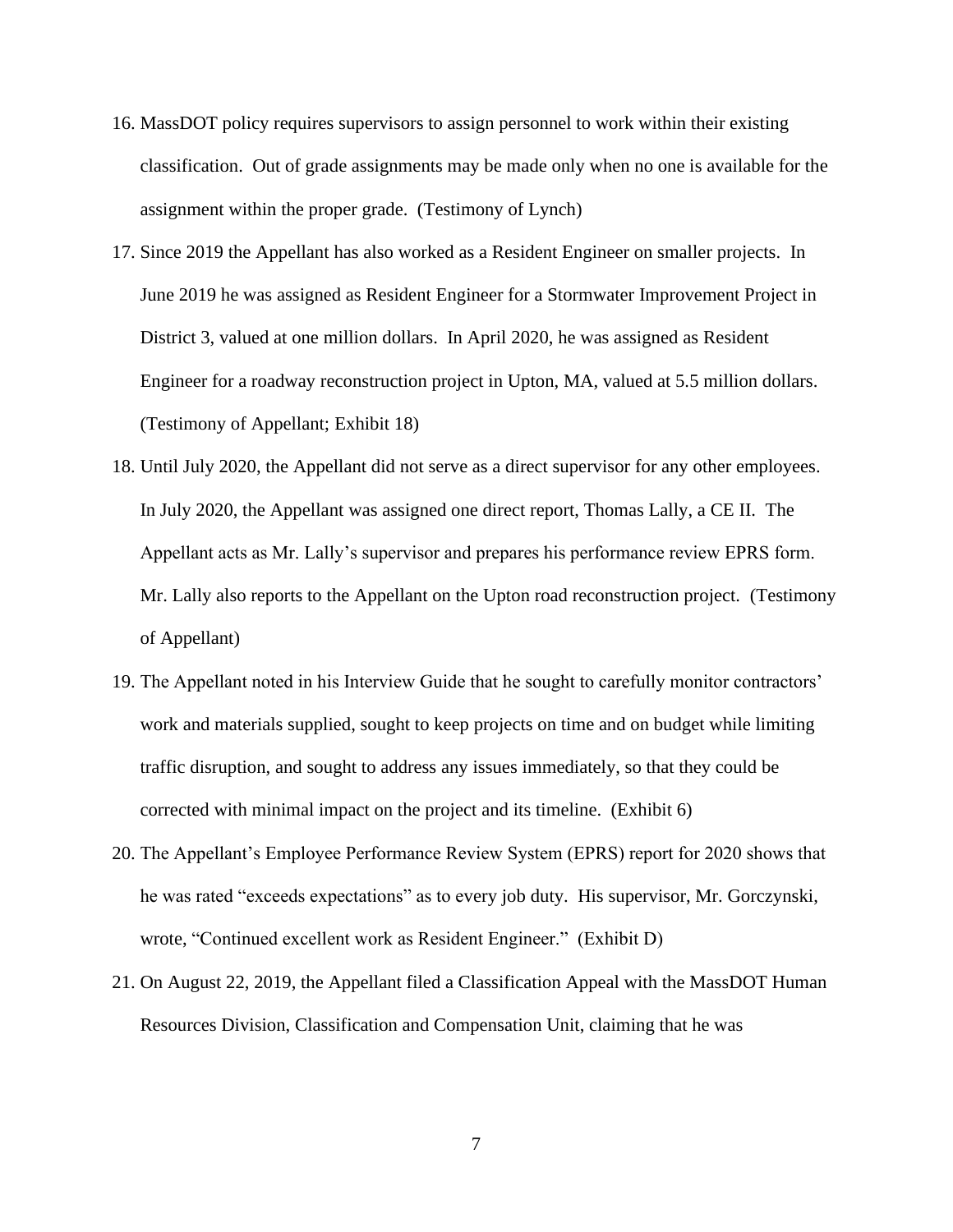misclassified as a Civil Engineer II and was performing the duties of a Civil Engineer III. (Exhibit 2)

- 22. In support of his appeal, the Appellant filed his Employee Questionnaire on August 26, 2019 and his Interview Guide on November 6, 2019. (Exhibits 4, 6)
- 23. District 3 Highway Director Barry Lorion filed a Manager's Questionnaire on October 25, 2019. (Exhibit 5)
- 24. An audit was conducted by MassDOT Personnel Analyst Pamela Deal, including an interview and review of supporting documentation. (Testimony of Lynch; Exhibits 6, 21, 22, 26)
- 25. On April 22, 2020, Sheila Mulcahy, Acting Manager of Classification and Compensation for MassDOT Human Resources, wrote to the Appellant that a preliminary recommendation had been made to deny his appeal. The letter provided the Appellant with the right to submit a written rebuttal. (Exhibit 21)
- 26. On April 30, 2020, the Appellant provided Ms. Deal with a rebuttal letter. He requested that his denial be reconsidered in light of his work on multi-lane highways, multi-span bridges, and roadway and site development for building-related work. (Exhibit 22)
- 27. On June 4, 2020, Amy R. Lynch, Manager of Classification and Compensation for MassDOT Human Resources, wrote to the Appellant to notify him that MassDOT had denied his appeal to be reclassified from CE II to CE III. She informed the Appellant of his right to appeal to Commonwealth's Human Resources Division (HRD). (Exhibit 23)
- 28. On July 12, 2020, the Appellant filed his appeal with HRD. (Exhibit 24)
- 29. On July 17, 2020, Alexandra McInnis, Senior Personnel Analyst in HRD's Classification and Compensation Unit, wrote to the Appellant to notify him that his appeal had been denied by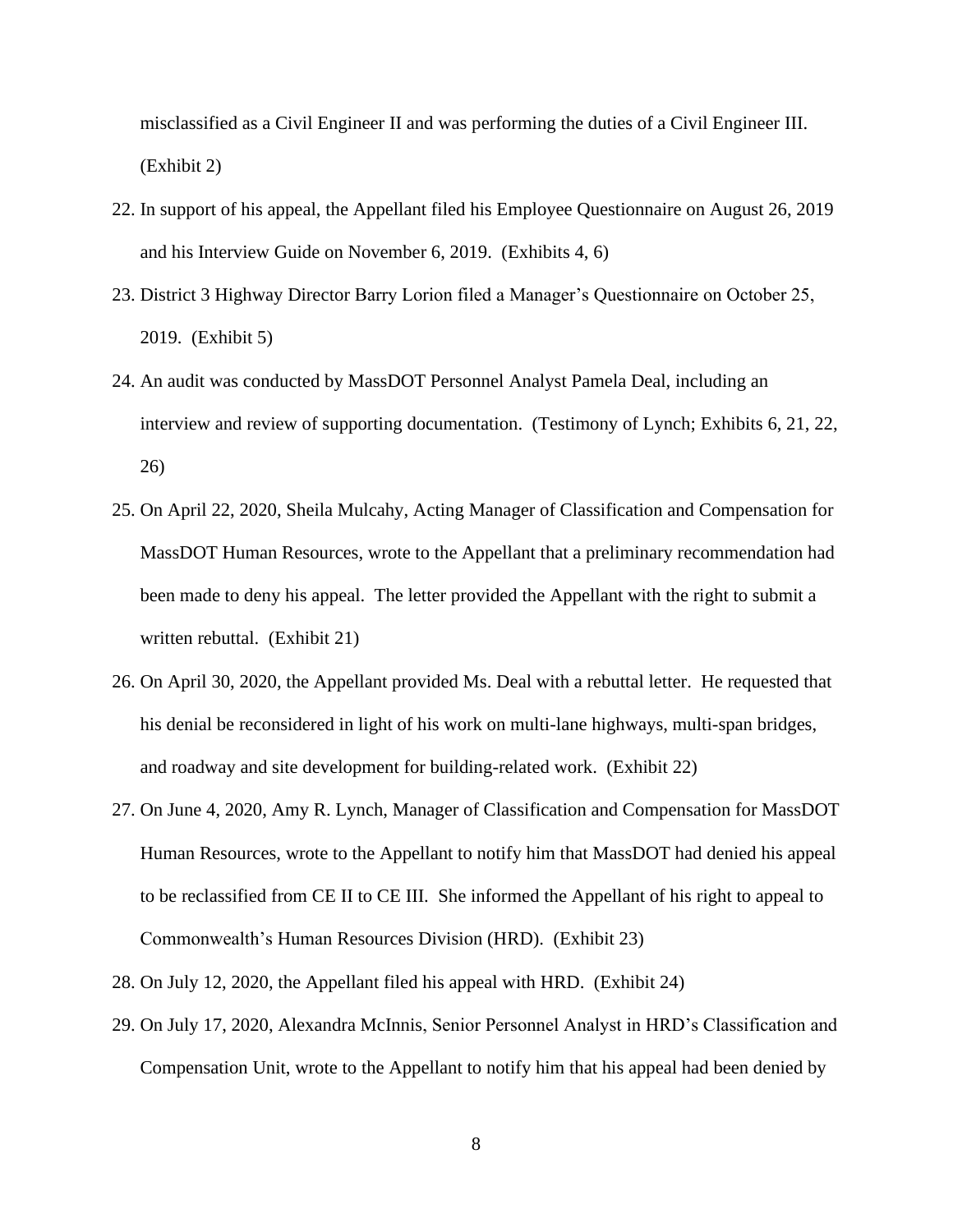HRD because his duties did not warrant reallocation of his position. Ms. McInnis provided the Appellant with appeal rights and instructions. (Exhibit 24)

- 30. On July 28, 2020, the Appellant appealed HRD's decision to the Civil Service Commission. (Exhibit 25)
- 31. The duties of a Civil Engineer II and Civil Engineer III are set out in the Classification

Specification for the Civil Engineer series. The Classification Specification states that the

CE II position is the "second-level professional job in this series"; and the CE III position is

the "first-level supervisory job in this series." (Exhibit 16)

32. The series Summary describes the function of a Civil Engineer as follows:

Incumbents of positions in this series prepare or review plans, designs, specifications and cost estimates for engineering projects, prepare and/or review reports, studies and analytical data; perform calculations relating to engineering problems; perform engineering surveys; inspect construction and/or maintenance work; and perform related work as required.

The basic purpose of this work is to perform professional engineering duties in such areas as highways, bridges, buildings and facilities all in accordance with sound engineering principles, applicable laws, regulations and standards.

(Exhibit 16)

33. The CE Classification Specification lists the following under "Examples of duties common to

all levels of the Civil Engineer series":

- 1. Prepares and/or reviews plans, designs, specifications, and cost estimates for elements of engineering projects such as the construction or maintenance of highways, bridges or facilities.
- 2. Provides engineering data for the preparation and review of engineering or environmental reports and studies.
- 3. Performs calculations such as those related to survey traverses, traffic forecasting, soil capacity, groundwater flow, and quantity of materials by using calculators, computers and other instruments.
- 4. Writes memoranda, letters and technical or general reports to supervisors concerning the status of engineering projects or problems.
- 5. Analyzes changes in scope of work during design and/or construction of projects to recommend corrective action.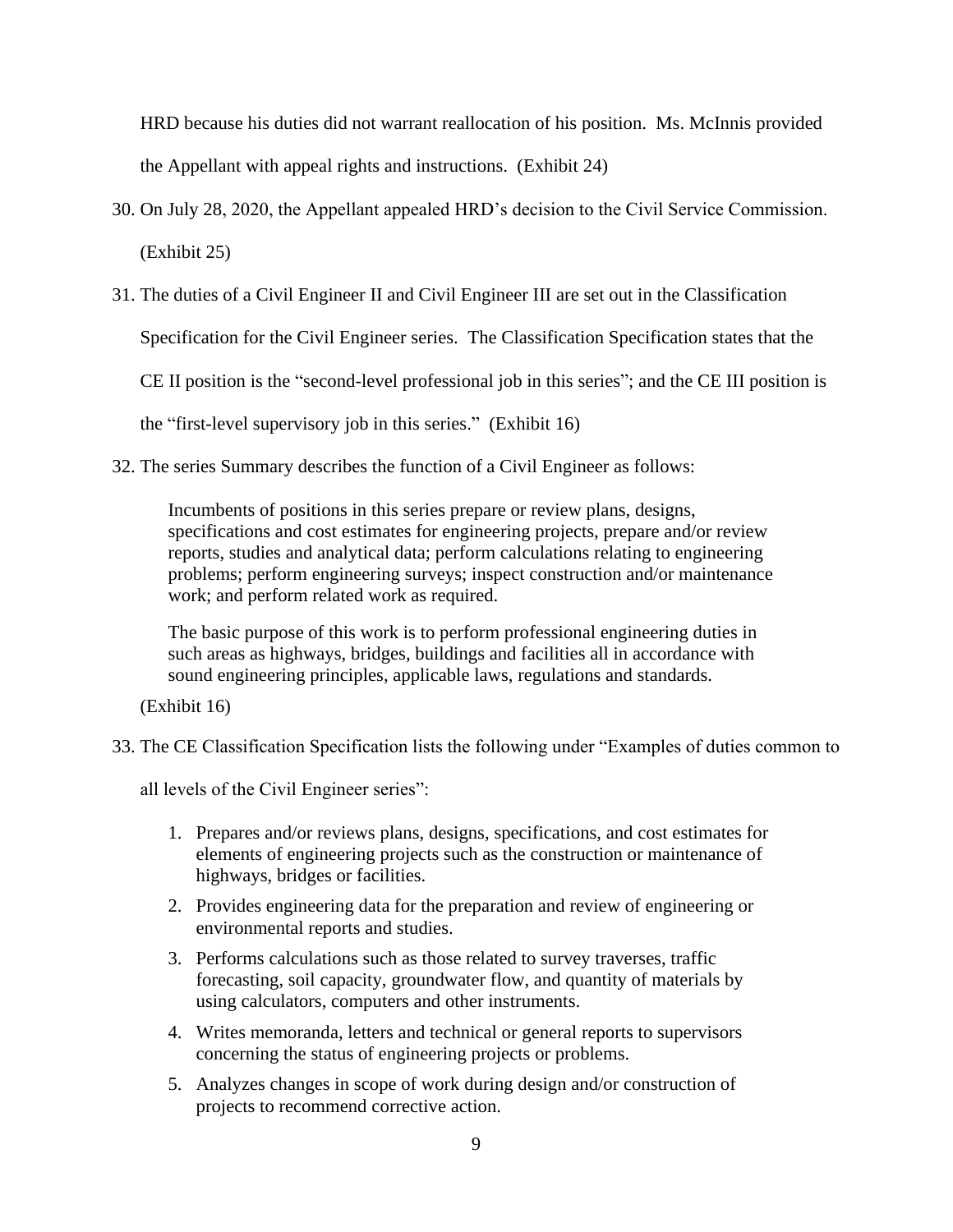- 6. Conducts field investigations such as those needed to gather information needed to resolve construction, maintenance, environmental or traffic problems.
- 7. Recommends modifications to plans, specifications, and engineering agreements for elements of engineering projects.
- 8. Reviews applications for licenses or permits for the transportation of materials and for the construction of projects in order to make recommendations to supervisors for approval.
- 9. Approves construction and service contract payments estimates and/or invoices for materials, equipment and supplies.
- 10. Inspects construction operations, such as drainage, steel placement, paving or concrete to ensure that work is being performed according to specifications.
- 11. Inspects maintenance work, such as highway landscaping, repaving operations, and snow and ice removal.
- 12. Acts as resident engineer on projects, such as intersection reconstruction and traffic signal installation.
- 13. Performs engineering surveys, including the operation of transits, levels and other surveying instruments.
- 14. Acts as Chief of Party in performing surveys for taking detail or laying out construction projects.
- 15. Performs related duties, such as collecting, compiling and correlating engineering and environmental data; reading manufacturers' publications and meeting with manufacturers' representatives to keep abreast of latest technical advances, new products, product prices, safety hazards and specifications; maintaining records; providing information on such matters as department procedures and applicable standards; operating technical equipment and devices and attending meetings and conferences.

(Exhibit 16)

16. Under "Differences Between Levels in Series" the CE Classification Specification states that

those in levels CE II and CE III, and in higher levels, perform the following duties:

Civil Engineer II:

- 1. Prepare and/or review plans, specifications and cost estimates for engineering projects, such as intersection upgradings, repaving projects, box culverts and single span bridges.
- 2. Prepare and/or review engineering or environmental reports and studies.
- 3. Recommend alternate methods of construction and/or substitution of materials specified to resolve problems as they occur.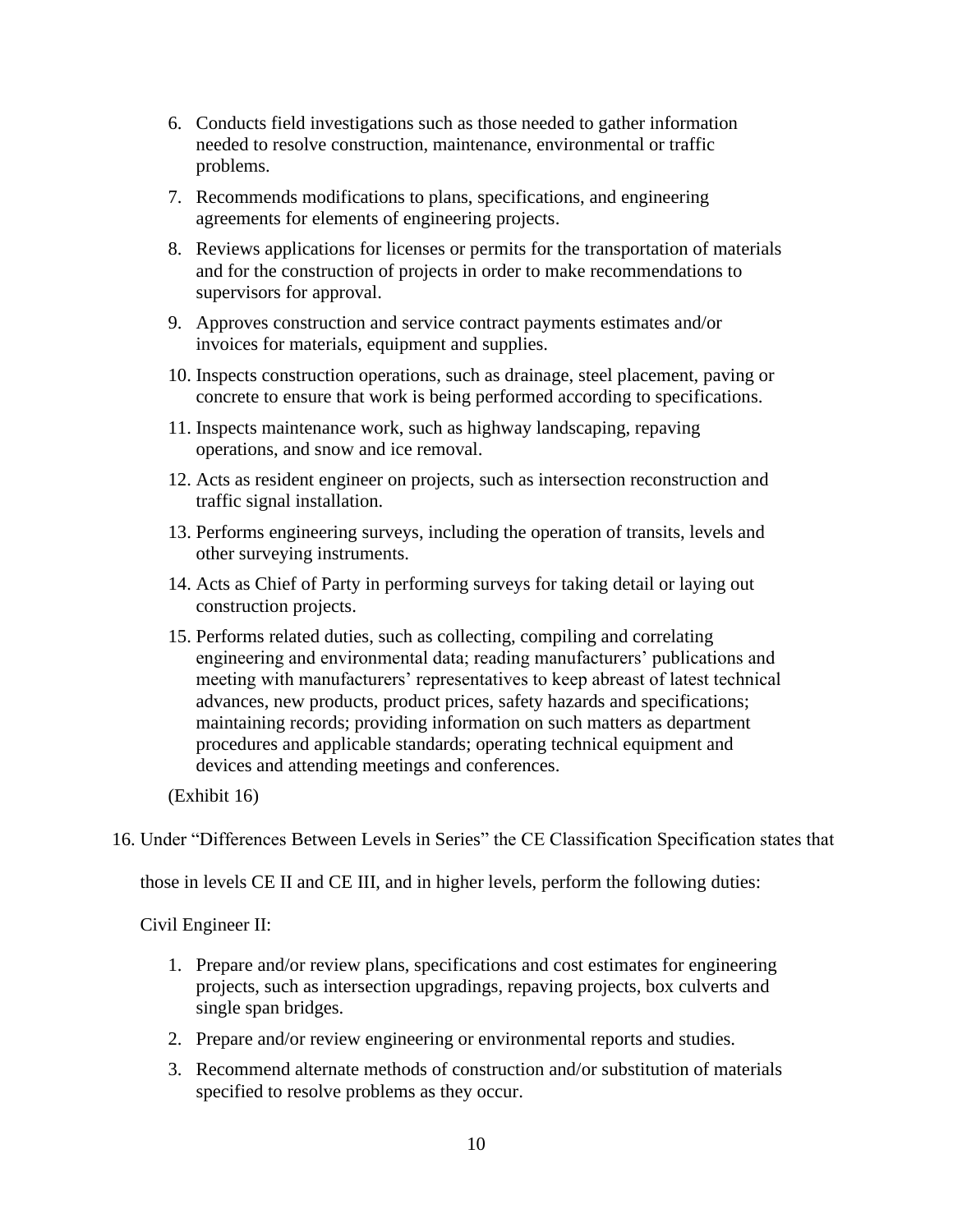- 4. Determine feasibility of proposed construction through on-site inspection, discussions and review of available data.
- 5. Conduct field investigations to determine the necessity of repair or reconstruction of roads or structures.
- 6. Act as resident engineer on projects such as multi-lane intersection reconstruction; traffic signal installation, including control loops and turn signals; two-lane highway construction or reconstruction in a rural setting.
- 7. Inspect construction operations such as simple span bridges.
- 8. Act as chief of a survey party in performing surveys of a high order.
- 9. Supervise maintenance work such as highway landscaping, repairing operations and snow and ice removal.
- 10. Collect and analyze traffic flow data and make speed control studies.

Civil Engineer III:

- 1. Prepare and/or review plans, specifications and cost estimates for engineering projects such as two-lane highway projects in a rural or suburban setting or multi-span bridges of standardized design.
- 2. Act as resident engineer on construction projects, such as interstate or multilane highway projects, including earthwork, drainage, bridge construction or reconstruction, waterworks, electrical or environmental operations.
- 3. Inspect construction operations such as indeterminate or curved-beam bridges.
- 4. Act as district or area materials engineer with local supervision of materials inspection.
- 5. Assist the district or area survey supervisor by assigning and checking the work of several survey parties.
- 6. Participate in the planning, design and technical review of capital budget building projects.
- 7. Review the work performed by contractors in the construction, maintenance or site development for small buildings or building-related projects.
- 8. Prepare state highway layouts, including calculations and boundary descriptions; check land court petitions, orders of takings and easements and advise the Attorney General when a court appearance is required.

(Exhibit 16)

17. Under "Supervision Exercised" the CE Classification Specification provides for those at the

CE II and CE III levels:

Civil Engineer II: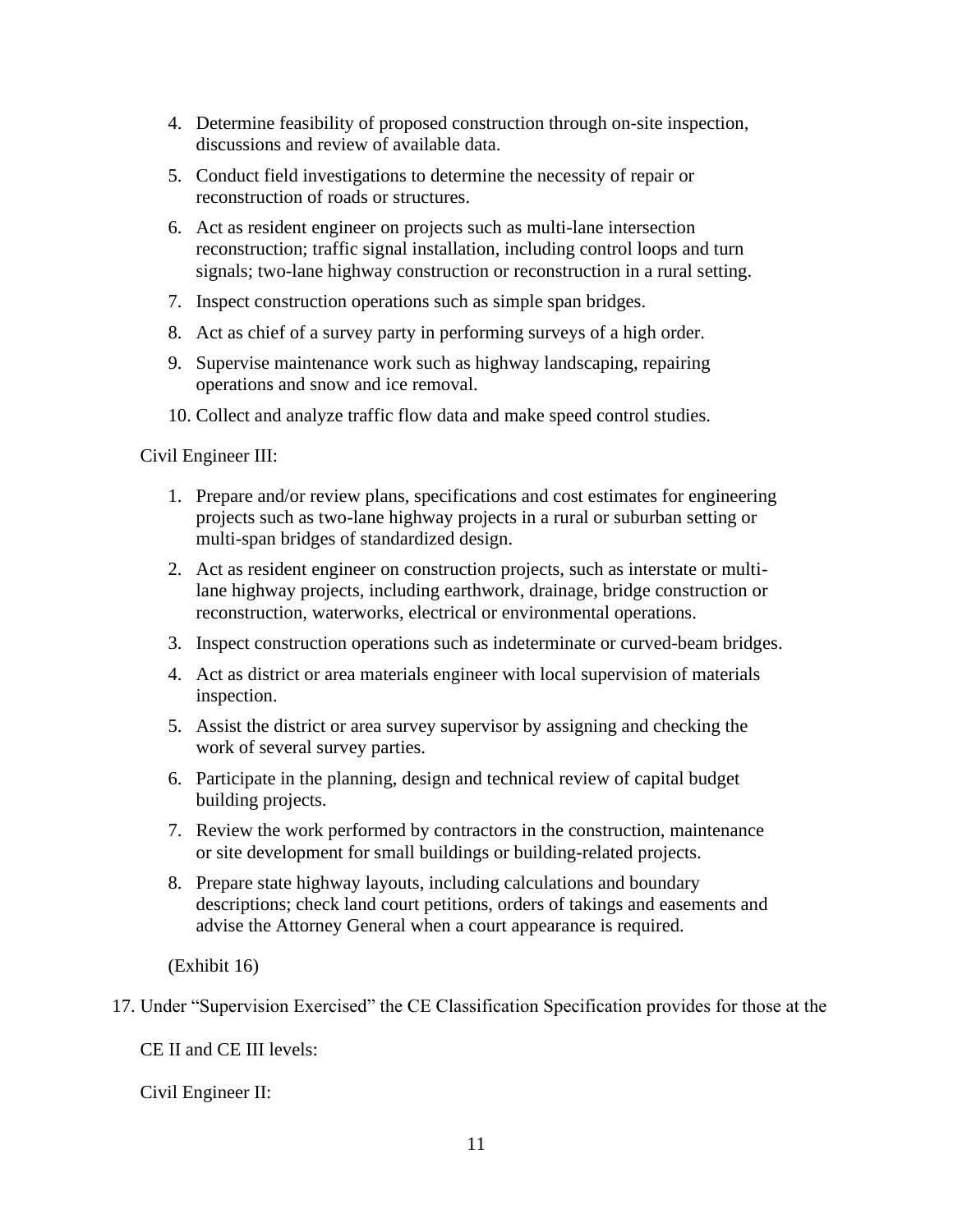Based on assignment, incumbents of positions at this level **may exercise** direct supervision (i.e., not through an intermediate level supervisor) over, assign work to and review the performance of 1-5 technical or non-professional personnel; may exercise indirect supervision (i.e., through an intermediate level supervisor) over 6-15 technical or other personnel; and/or may exercise functional supervision (i.e., over certain but not all work activities, or over some or all work activities on a temporary basis) over 1-5 technical or non-professional personnel. (emphasis added)

# Civil Engineer III

Incumbents of positions at this level **exercise** direct supervision (i.e., not through an intermediate level supervisor) over, assign work to and review the performance of 1-5 technical or professional personnel; may exercise indirect supervision (i.e., through an intermediate level supervisor) over 6-15 technical and/or professional personnel; and/or may exercise functional supervision (i.e., over certain but not all work activities, or over some or all work activities on a temporary basis) over 1-5 technical or professional personnel. (emphasis added)

#### (Exhibit 16)

### *Legal Standard*

 "Any manager or employee of the commonwealth objecting to any provision of the classification of his office or position may appeal in writing to the personnel administrator and shall be entitled to a hearing upon such appeal . . . . Any manager or employee or group of employees further aggrieved after appeal to the personnel administrator may appeal to the civil service commission. Said commission shall hear all appeals as if said appeals were originally entered before it." G.L. c. 30, § 49.

The Appellant has the burden of proving that he is improperly classified. To do so, he

must show that he performs the duties of the Civil Engineer III title more than 50% of the time,

on a regular basis. Gaffey v. Dep't of Revenue, 24 MCSR 380, 381 (2011); Bhandari v. Exec.

Office of Admin. and Finance, 28 MCSR 9 (2015) (finding that "in order to justify a

reclassification, an employee must establish that he is performing the duties encompassed within

the higher level position a majority of the time  $\dots$ .")

What must be shown is that the Appelllant performs the "distinguishing duties" of PC-II a majority of his/her time and, in making this calculation, duties which fall within both the higher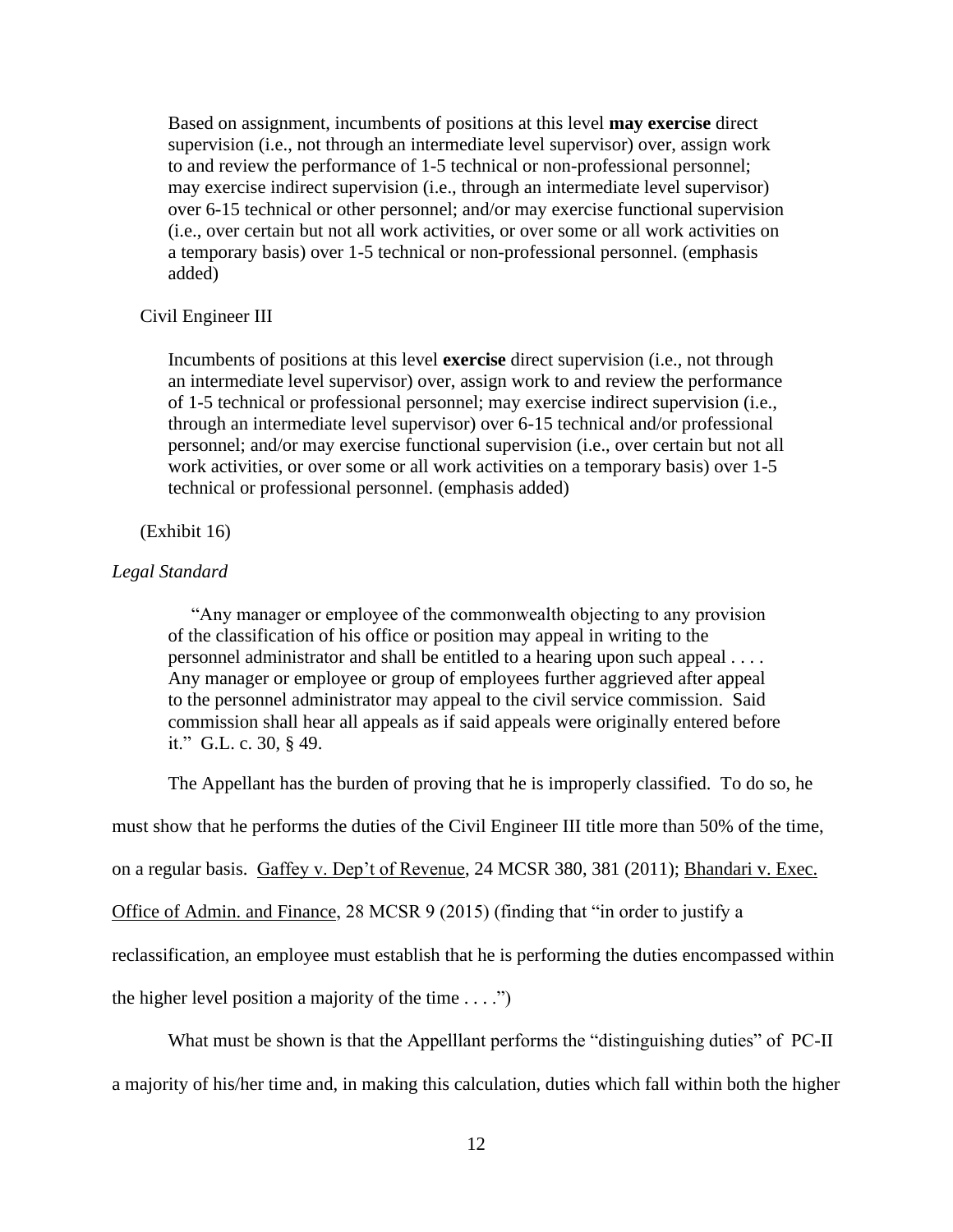and lower title do not count as "distinguishing duties." See Lannigan v Department of Developmental Services, 30 MCSR 494 (2017)

Oversight of non-employees does not generally qualify as the required supervisory duties as defined by the PC Series Job Classification. See,.e.g., Haque v. Department of Environmental Protection, 27 MCSR 585 (2014); Farinha v. UMass at Dartmouth, 23 MCSR 22 (2010); Dziczek v. Department of Conservation & Recreation, 20 MCSR 200 (2007); Canata v. Holyoke Comm. College, 14 MCSR 91 (2001).

# *MassDOT's Argument*

MassDOT acknowledges that the Appellant is a "valued and dedicated public employee with a strong and lengthy background in Civil Engineering, a great work ethic, and a desire to advance up the ranks." Nevertheless, he has not shown that he is entitled to be reclassified as a CE III.

First, the Appellant admittedly does not perform most of the level-distinguishing duties listed in the Classification Specification for CE IIIs. For that reason alone, he has failed to show that he is entitled to reclassification as a CE III.

Next, the Appellant's day-to-day duties show that he is correctly classified as a CE II. In particular, the Appellant supervises and oversees the daily project work schedule and work shift assignments of assigned personnel, including night-time and rotational personnel and inspectors; administers group training; creates, tracks and drafts daily reports, payslips, sketches and measurements; reviews the submissions and work of contractors and subcontractors; takes field measurements; reviews Contract Quantity Estimates (CQEs); and coordinates with state and local authorities. None of these activities are level distinguishing duties of a CE III.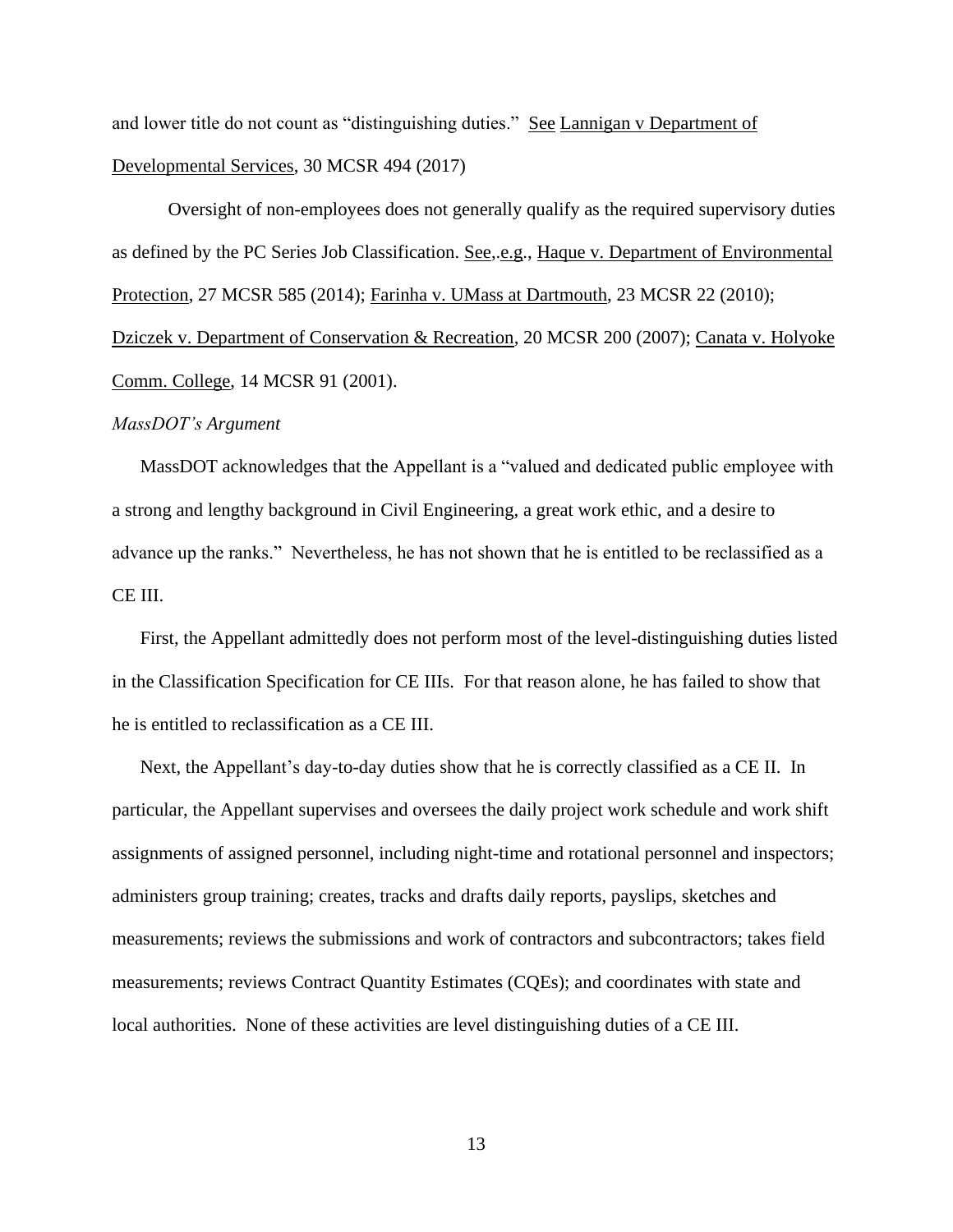That the Appellant has acted as a Resident Engineer on several projects does not show that he is performing the duties of a CE III, since CE II's also act as Resident Engineers. MassDOT does not agree that the Appellant was acting as a CE III when he was temporarily assigned as a second Resident Engineer alongside a CE III Resident. The Appellant did not have full autonomy where he shared duties with the other engineer and also received assistance from the District Construction Engineer.

Finally, MassDOT points out that having a direct report is not a level-distinguishing factor, since both CE IIs and CE IIIs may have direct reports.

#### *Appellant's argument*

The Appellant argues that the record shows he spends about 70 percent of his time performing level-distinguishing duties of a CE III. He spends about 50 percent of his time acting as a Resident Engineer, by coordinating with the contractor and supervising the work for conformity to the contract, which corresponds to CE III distinguishing duty 2, "Act as resident engineer on construction projects, such as interstate or multi-lane highway projects, including earthwork, drainage, bridge construction or reconstruction, waterworks, electrical or environmental operations." He also spends 20 percent of his time reviewing plans and documents for non-conforming issues and making recommendations to correct them, which corresponds to CE III distinguishing duty 1, "Prepare and/or review plans, specifications and cost estimates for engineering projects such as two-lane highway projects in a rural or suburban setting or multi-span bridges of standardized design."

The Appellant argues that his lengthy work on the Mass. Pike I-90 toll plaza demolition project qualifies as work as a Resident Engineer on a multi-lane project, even though he was officially assigned as an Assistant Resident Engineer. Relying on his own testimony and that of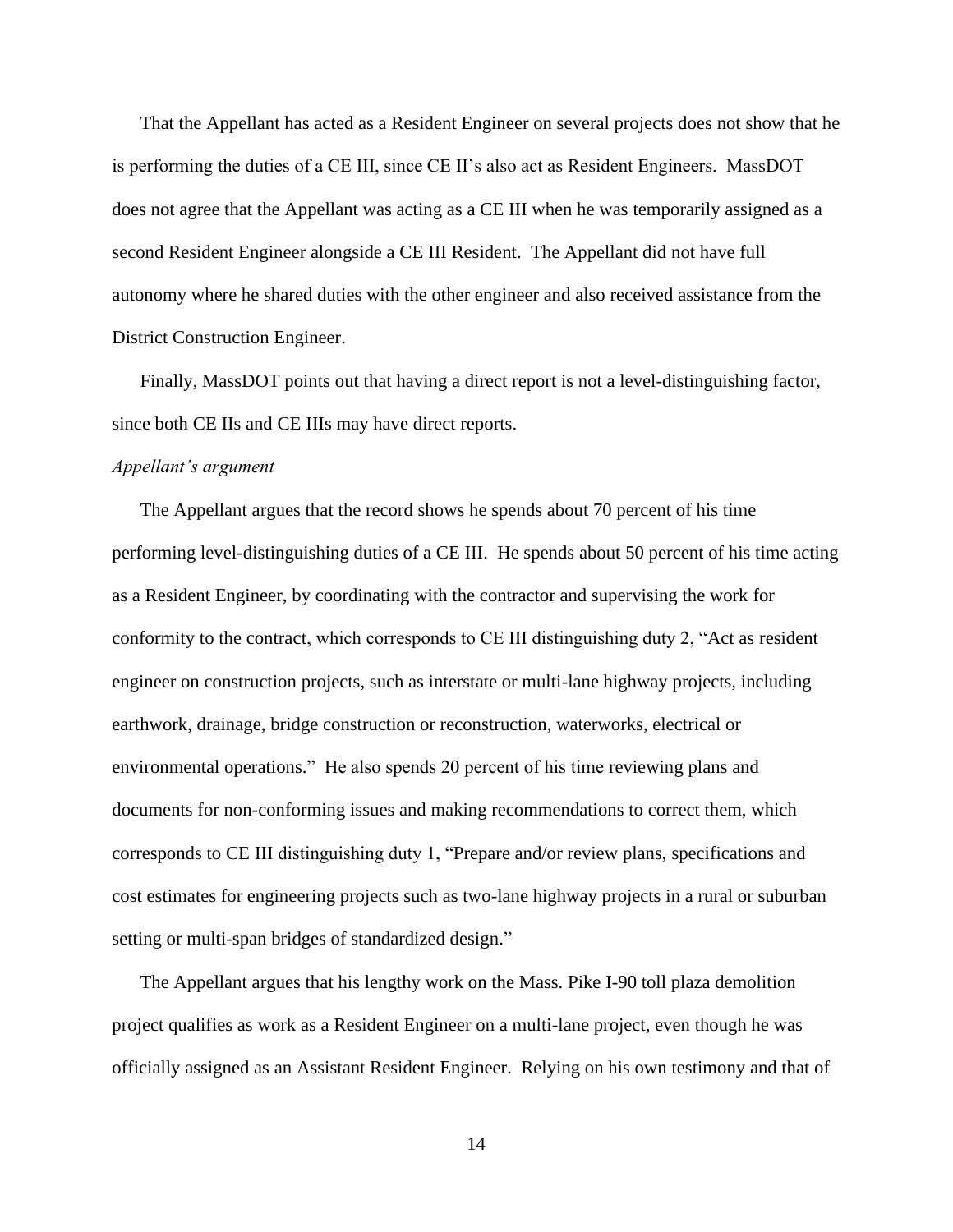his supervisor, Mr. Telemaque, he argues that he was acting as a de facto Resident Engineer when he worked nights, which was about half the time, and when Mr. Telemaque was not on site. Additionally, the Appellant points out that not only was this project highly complex, with many design changes, but that his duties supervising multiple employees across different shifts and in seven different locations were also sufficiently complex to qualify as CE III work.

Next, the Appellant argues that his work as a Resident Engineer on the I-495 project qualified as a CE III duty, since he was acting as a Resident Engineer on an "interstate or multilane highway project[], including earthwork, drainage, bridge construction or reconstruction, waterworks, electrical or environmental operations." Although another Resident Engineer was already on the project, the Appellant points out that he had greater duties than the other Resident and was given some supervisory responsibilities over the other Resident Engineer, a highergrade CE III. Thus, he was performing CE III duties on this project.

Finally, the Appellant argues that his work as a functional supervisor of multiple professional personnel, as well as his direct supervision of another CE II, gives further support to his claim that he is working as a CE III. Although CE II's also may exercise supervision, the Classification Specification describes the CE III as the "first level supervisory job" in the series, suggesting that supervision is an important element of a CE III position.

#### *Analysis*

Although it is evident that the Appellant is a hard-working, highly competent, and valued civil engineer, he has not shown that he spends more than half his time performing the leveldistinguishing duties of a Civil Engineer III on a regular basis.

The Appellant argues that he has been performing CE III duties since he began working on the Mass. Pike I-90 toll plaza demolition project in 2016, which was an interstate or multi-lane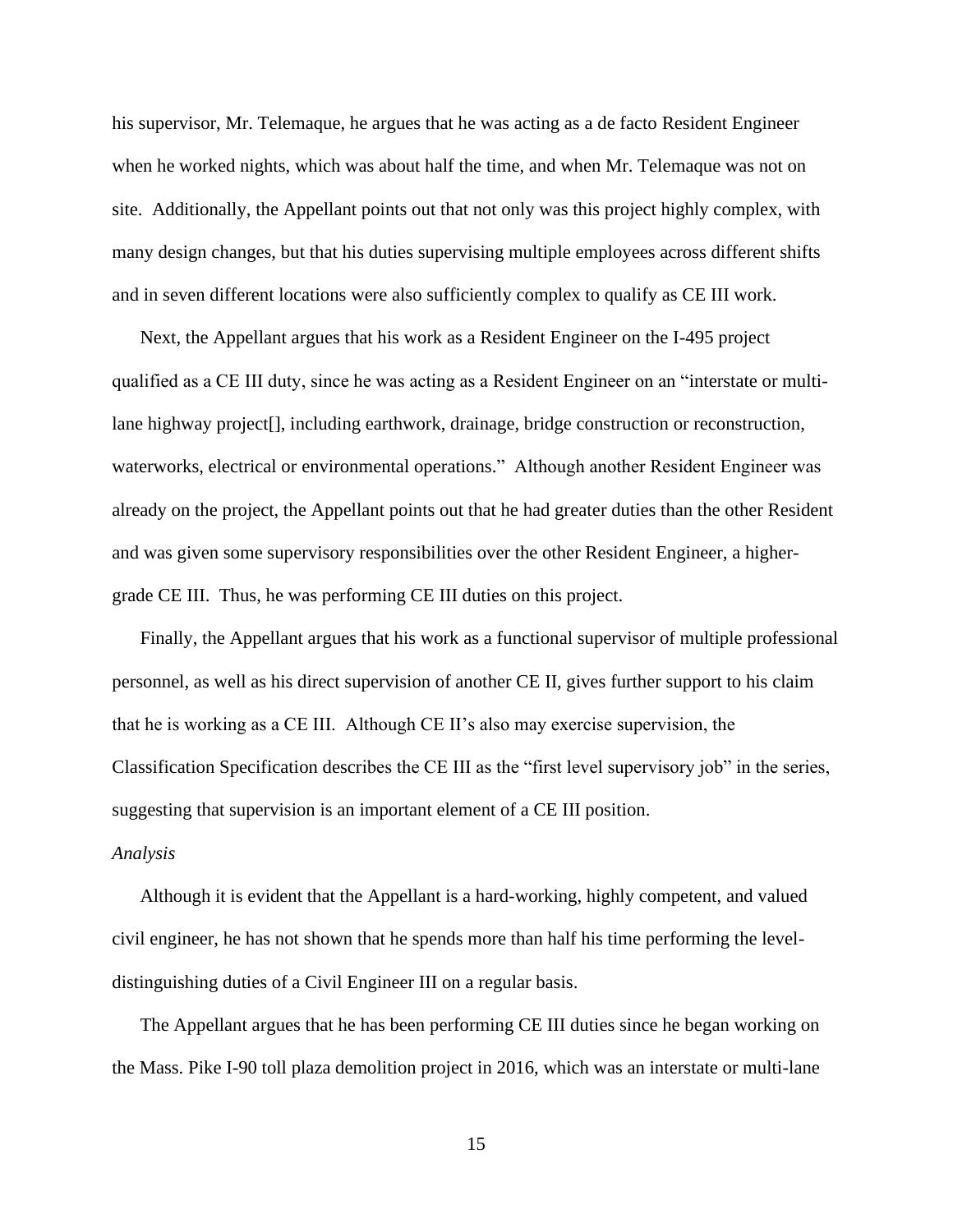highway project that included such elements as earthwork, drainage, waterworks, and electrical or environmental operations. In order for that work to qualify as a level-distinguishing CE III duty, however, the Appellant would have had to be working as a Resident Engineer. Although I acknowledge the testimony of both the Appellant and Mr. Telemaque that, in their judgment, the Appellant was acting as a de facto Resident Engineer the Appellant was an Assistant Resident Engineer. Despite his many duties helping supervise and direct the project, the ultimate responsibility for decisions rested with Mr. Telemaque.

For instance, the Appellant testified as to a design change that had to be made after a threefoot deep area of asphalt was used to correct a grade issue. The change in depth of the asphalt required design changes to a highway sign that could not be placed in deep pavement. Mr. Telemaque called a meeting, which the Appellant attended, to discuss alternatives, and a design change was ultimately made by the consultant and submitted to the projects department, which then notified the engineers. The Appellant then passed on the information to the inspectors. Decision-making for the design change was ultimately made by Mr. Telemaque.

Shortly after completing his work on the toll plaza demolition project, the Appellant spent six months as one of two Resident Engineers on a highway resurfacing and bridge repair project on Route I-495. The Appellant's work during this six-month period work qualified as a leveldistinguishing CE III duty, as it involved work as a Resident Engineer on a multi-lane, interstate highway, including "earthwork, drainage, bridge construction or reconstruction, waterworks, electrical or environmental operations." Although I gave weight to this, it is not dispositive because the Appellant's work on this project was temporary, lasting only six months. The circumstances of the Appellant's assignment to this project were also unusual and not likely to recur in light of MassDOT's policy limiting out-of-grade assignments.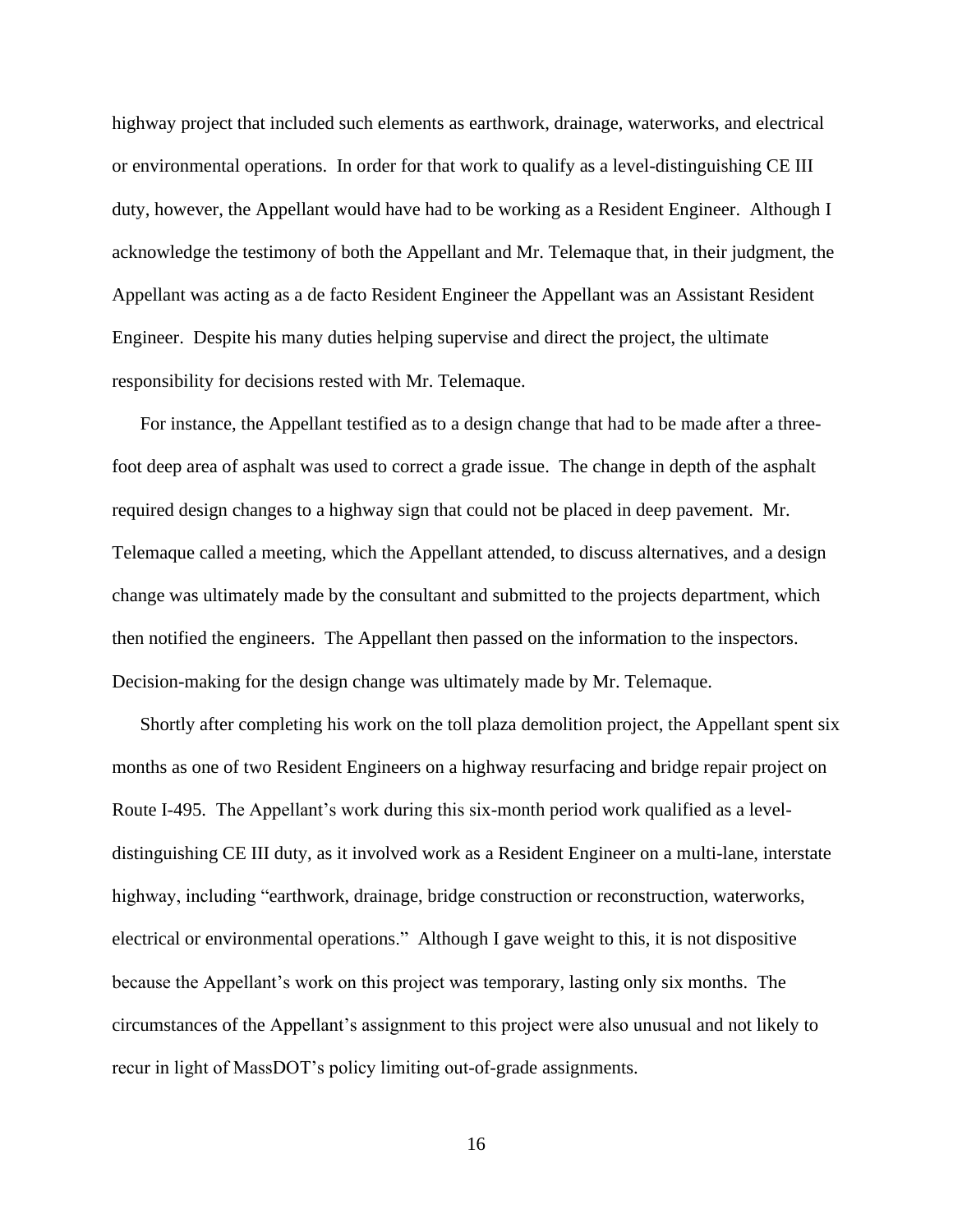Since that time, the Appellant has continued to be assigned to smaller projects as a Resident Engineer, including a Stormwater Improvement Project valued at 1 million dollars and a roadway reconstruction project in Upton, MA, valued at 5.5 million dollars. Neither of those projects involved the type of work that falls within level-distinguishing duties of a CE III.

The Appellant contends that, in effect, he became a "de facto" Resident Engineer temporarily filling in "as needed" to perform duties that would have been the responsibility of other staff during periods when there were vacancies in the positions directly responsible for those duties. The Commission has consistently held that a reclassification requires proof that an Appellant's duties comprise the majority of his or her current, permanently assigned work. In this respect, a reclassification is different from a promotion, which implies a prospective change in duties, rather than proof that the duties are already being performed at the higher level a majority of the time. e.g., Shine v. Department of Correction, 34 MCSR xxx (2021); Brunelle v. Massachusetts Dep't of Transp., 33 MCSR 370 (2020); Hartnett v. Department of Revenue, 30 MCSR 398 (2017); Baran v. Department of Conservation & Recreation, 18 MCSR 355 (2005). See generally, Boston Police Dep't v. Jones, 98 Mass.App.Ct. 762 (2020) (in general, voluntary overtime and detail pay are not part of the regular compensation of a tenured civil servant).

Despite his six months working on CE III duties, the Appellant has not shown that he is working as a CE III on a regular basis. His work on the Mass. Pike toll plaza demolition project did not qualify as a CE III duty, nor does his current work.

I have not overlooked the fact that the Appellant inquired about an Acting out-of-grade appointment for the time that he spent working on the Route I-495 project, and was denied the chance to apply for the temporary increase in pay . When an employee agrees to work overtime or temporarily works "out-of-grade", he or she may have some other claim (such as under a